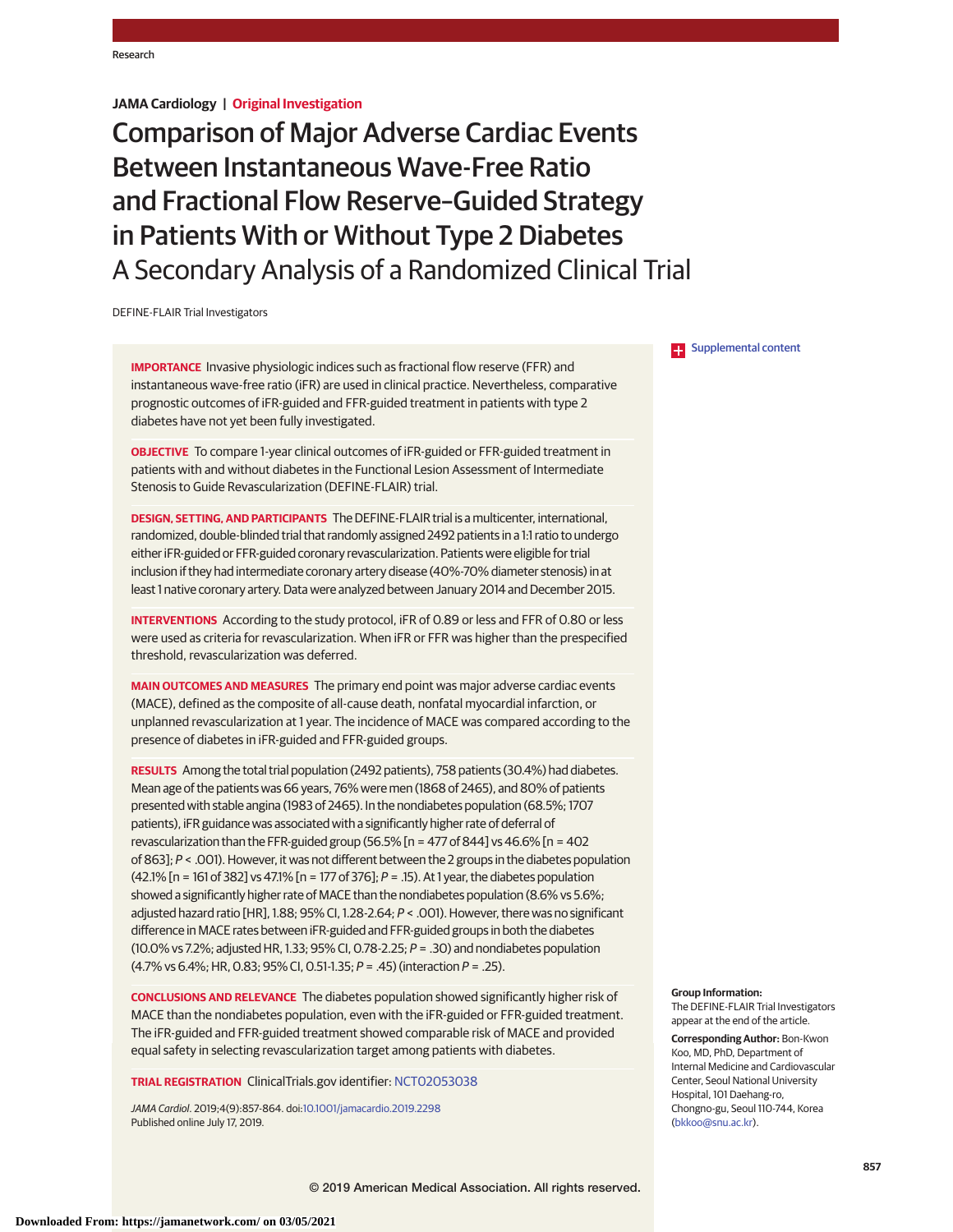The presence of myocardial ischemia is the prerequisite<br>for the benefit of percutaneous coronary intervention<br>(PCI).<sup>1,2</sup> Fractional flow reserve (FFR) has been re-<br>garded as a standard invasive method to evaluate the func for the benefit of percutaneous coronary intervention garded as a standard invasive method to evaluate the functional significance of epicardial coronary artery stenosis.<sup>3,4</sup> In 2012, instantaneous wave-free ratio (iFR), a resting physiologic index that does not require hyperemia, was introduced and is also used in clinical practice. Two large-scale randomized clinical trials showed noninferiority of iFR-guided strategy compared with FFR-guided strategy in terms of 1-year clinical outcomes.<sup>5,6</sup>

Type 2 diabetes is the third most common comorbidity in patients with cardiovascular disease undergoing PCI for ischemic heart disease.<sup>7</sup> Even after successful PCI using current-generation drug-eluting stents, diabetes is still an independent predictor of major adverse events.<sup>8</sup> Furthermore, previous studies showed that impaired endothelial function, microvascular dysfunction, and depressed coronary flow reserve occur even before the development of significant epicardial coronary stenosis in patients with diabetes.<sup>9-11</sup> Therefore, resting and hyperemic pressurederived physiologic indices might perform differently and have different prognostic implication in patients with diabetes. In this regard, this study compared the clinical outcomes of iFR-guided and FFR-guided strategy in patients with and without diabetes.

### Methods

## Study Design and Patient Population

This study was a post hoc analysis of the Functional Lesion Assessment of Intermediate Stenosis to Guide Revascularisation (DEFINE-FLAIR) trial, which was a multicenter, international, randomized, double-blinded trial that explored noninferiority of iFR-guided strategy for 1-year clinical outcomes compared with FFR-guided strategy.<sup>6</sup> The study protocol and main results were published previously.<sup>6</sup> Patients were eligible for trial inclusion if they had intermediate coronary artery disease (40%-70% diameter stenosis on visual assessment) in at least 1 native coronary artery. Patients with significant left main stenosis (>50%), tandem stenoses separated by more than 10 mm that would require separate pressure guide wire interrogation or PCI, chronic total occlusions, restenotic lesions, hemodynamic instability at the time of PCI, heavily calcified or tortuous vessels, within 48 hours of primary PCI for ST-segment elevation myocardial infarction, acute coronary syndrome with more than 1 target vessel, previous coronary artery bypass graft surgery (CABG), significant hepatic or lung disease and/or malignant disease, severe valvular heart disease, and contraindication to adenosine administration were excluded. For this study, 27 patients with unknown diabetes status were additionally excluded from the total study population (N = 2492), resulting in 2465 patients being eligible for the analysis (Figure 1). The study protocol was approved by the institutional review board or ethics committee at each participating center, and all patients provided written informed consent.

### **Key Points**

**Question** What are the comparative prognostic outcomes of instantaneous wave-free ratio (iFR) vs fractional flow reserve (FFR)–guided treatment in patients with type 2 diabetes?

**Findings** In this substudy of the DEFINE-FLAIR randomized clinical trial, 1-year clinical outcomes of iFR-guided and FFR-guided treatment were compared in patients with and without diabetes. At 1 year, there was no significant difference in major adverse cardiac event rates between iFR-guided and FFR-guided groups in both populations with and without diabetes without significant interaction.

**Meaning** In treatment of patients with diabetes with coronary artery disease, iFR-guided and FFR-guided treatment showed comparable risk of major adverse cardiac events and provided equal safety in selecting revascularization target among patients with diabetes.

### Procedure

After randomization into either the iFR-guided or FFRguided groups, physiologic measurements were obtained in a routine manner with the use of a coronary-pressure guide wire (Verrata; Philips Volcano). Before iFR or FFR measurement, intracoronary nitrate was administered to control vasomotor tone. After iFR or FFR measurement, according to allocation group, prespecified treatment thresholds of iFR (≤0.89) or FFR (≤0.80) were used as revascularization threshold.When iFR or FFR for a given stenosis was equal to or lower than the prespecified threshold, the stenosis was revascularized using a drug-eluting stent or a bioresorbable vascular scaffold or by CABG. When iFR or FFR was higher than the prespecified threshold, revascularization was deferred. For patients allocated into the FFR-guided group, hyperemia was induced by intravenous or intracoronary adenosine or other agents. When PCI was attempted, revascularization was performed in accordance with standard clinical practice, with pharmacologic therapy left to the discretion of the treating physician.

#### Study End Points

The primary end point of the trial was the 1-year risk of major adverse cardiac events (MACE), which were a composite of death, nonfatal myocardial infarction (MI), or unplanned revascularization. Death was considered to be from cardiovascular causes unless an unequivocal noncardiovascular cause was established. Myocardial infarction was classified as either spontaneous or periprocedural. Revascularization was considered to be unplanned when it was not the index procedure and was not identified at the time of the index procedure as a staged procedure to occur within 60 days. Detailed end point definitions were previously published.<sup>6</sup> End point events were independently adjudicated by a committee of international experts who were not part of the steering committee and were unaware of patient identity and their group assignment.

### Statistical Analysis

Categorical variables were presented as numbers and relative frequencies (percentages), and continuous variables were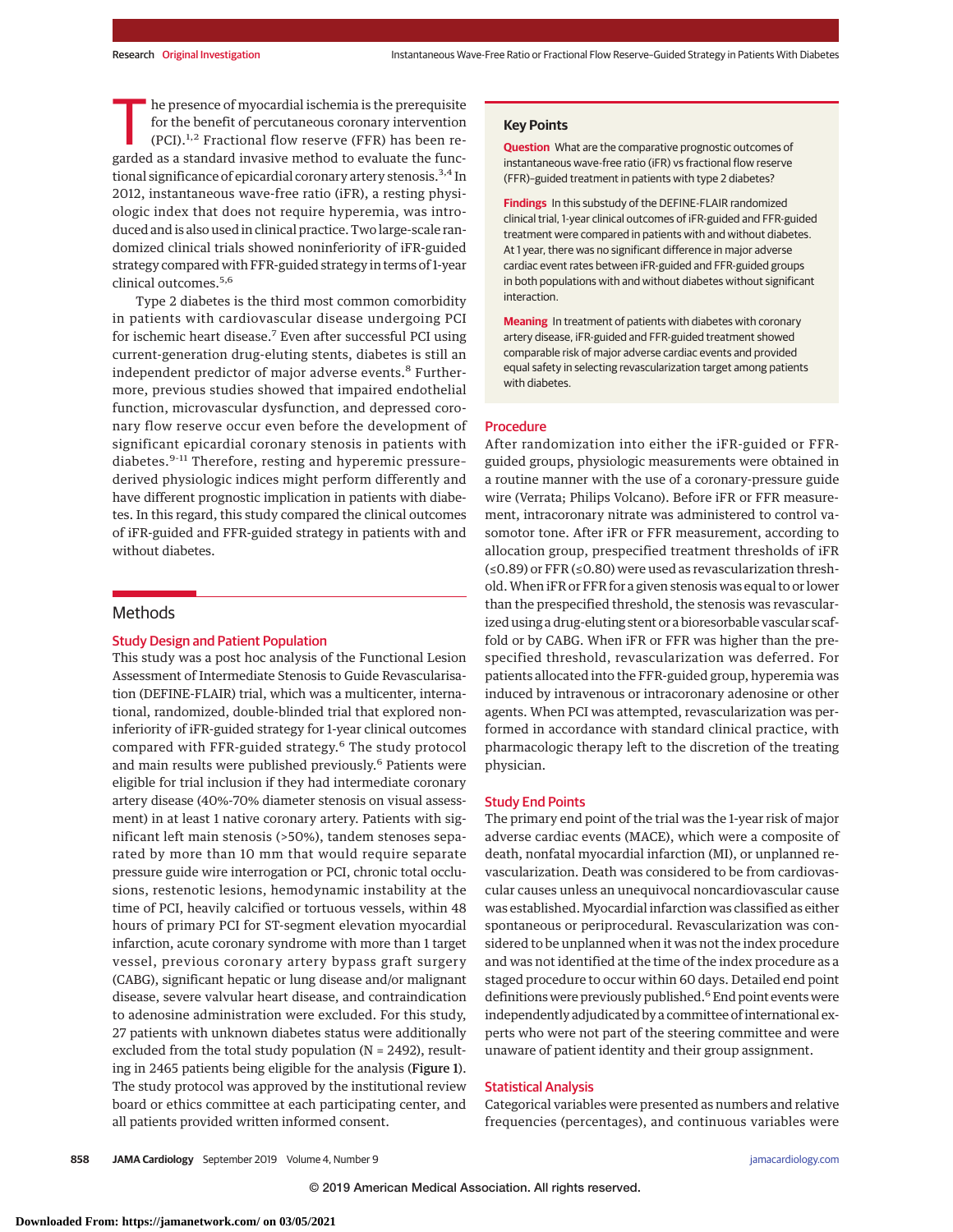Instantaneous Wave-Free Ratio or Fractional Flow Reserve-Guided Strategy in Patients With Diabetes **Original Investigation Research** 





This study was a post hoc analysis of the Functional Lesion Assessment of Intermediate Stenosis to Guide Revascularisation (DEFINE-FLAIR) trial. From the total trial population (2492 patients), 2465 patients (98.9% of trial population) were included for the analysis. FFR indicates fractional flow reserve; iFR, instantaneous wave-free ratio.

presented as means and standard deviations or median with interquartile range (quartile 1 to quartile 3) according to their distribution. The time-to-event analysis was conducted with the use of the Kaplan-Meier method, and Cox proportional hazards regression models were used to calculate hazard ratio (HR) and 95% confidence interval. The validity of the proportional hazards assumption was tested with Schoenfeld residuals, and Cox proportional hazard models for all clinical outcomes satisfied the proportional hazards assumption. Data of patients who withdrew from the study before 1 year follow-up was reached and who were event-free at their last visit were censored at the time of withdrawal for the time-to-event analysis.6 As a primary analysis, multivariable adjusted analysis with incorporation of covariates was performed. The covariates with clinical relevance or a univariate association with outcome (*P* < .10) were entered into multivariable Cox models.Variables selected for inclusionwere carefully chosen, given the number of events available, to ensure parsimony of the final models. The included covariates were age, sex, clinical presentation, CCS class for grading of angina pectoris, hypertension, hyperlipidemia, previous MI, and previous PCI. All probability values were 2-sided, and*P*values less than .05 were considered statistically significant.

## Results

## Characteristics of Patients and Lesions Between Populations With and Without Diabetes

eTables 1 and 2 in the [Supplement](https://jama.jamanetwork.com/article.aspx?doi=10.1001/jamacardio.2019.2298&utm_campaign=articlePDF%26utm_medium=articlePDFlink%26utm_source=articlePDF%26utm_content=jamacardio.2019.2298) show clinical and procedural characteristics of the trial population according to the presence of diabetes. Mean age of the patients was 66 years, 76% were men (1868 of 2465), and 80% of patients presented with stable angina (1983 of 2465). Among the total population, 758 patients (30.4%) had diabetes, 1707 patients (68.5%) did not, and 27 patients with unknown diabetes status were excluded from the analysis (Figure 1). Among the 758 patients with diabetes, 188 patients

(24.8%) were insulin-dependent. Compared with the nondiabetes population, patients with diabetes showed a higher prevalence of hypertension and hypercholesterolemia. Regarding procedural characteristics, patients with diabetes showed a higher number of functionally significant lesions, resulting in a higher proportion of revascularized patients than in the nondiabetes population.

### Characteristics of Patients and Lesions Between iFR-Guided and FFR-Guided Strategy Groups

eTables 3 and 4 in the [Supplement](https://jama.jamanetwork.com/article.aspx?doi=10.1001/jamacardio.2019.2298&utm_campaign=articlePDF%26utm_medium=articlePDFlink%26utm_source=articlePDF%26utm_content=jamacardio.2019.2298) show clinical and procedural characteristics between iFR-guided and FFR-guided strategy groups according to the presence of diabetes. When clinical characteristics were compared between the 2 groups, there were no significant differences in both the nondiabetes and diabetes populations (eTables 3 in the [Supplement\)](https://jama.jamanetwork.com/article.aspx?doi=10.1001/jamacardio.2019.2298&utm_campaign=articlePDF%26utm_medium=articlePDFlink%26utm_source=articlePDF%26utm_content=jamacardio.2019.2298). Among the nondiabetes population, the iFR-guided group showed a lower number of functionally significant lesions per patient and a lower prevalence of patients with at least 1 functionally significant lesion, resulting in a higher proportion of deferred patients than in the FFR-guided group (56.5% [n = 477 of 844] vs 46.6% [n = 402 of 863]; *P* < .001). Conversely, there was no significant difference in number of functionally significant lesions per patient, proportion of patients with at least 1 functionally significant lesion, or deferred patients between the 2 groups among the diabetes population (42.1% [n = 161 of 382] vs 47.1% [n = 177 of 376];  $P = .15$ ) (eTable 4 in the [Supplement\)](https://jama.jamanetwork.com/article.aspx?doi=10.1001/jamacardio.2019.2298&utm_campaign=articlePDF%26utm_medium=articlePDFlink%26utm_source=articlePDF%26utm_content=jamacardio.2019.2298).

### Clinical Outcomes in Patients With and Without Diabetes

At 1 year, the diabetes population showed significantly higher risk of MACE (8.6% vs 5.6%; adjusted HR, 1.84; 95% CI, 1.28- 2.64; *P* < .001),mainly driven by higher risk of nonfatal MI and unplanned revascularization than the nondiabetes population (eFigure 1 and eTable 5 in the [Supplement\)](https://jama.jamanetwork.com/article.aspx?doi=10.1001/jamacardio.2019.2298&utm_campaign=articlePDF%26utm_medium=articlePDFlink%26utm_source=articlePDF%26utm_content=jamacardio.2019.2298). When stratified according to the presence of diabetes, both iFR-guided and FFR-guided groups showed comparable risk of MACE in both the nondiabetes (adjusted HR, 0.83; 95% CI, 0.51-1.35;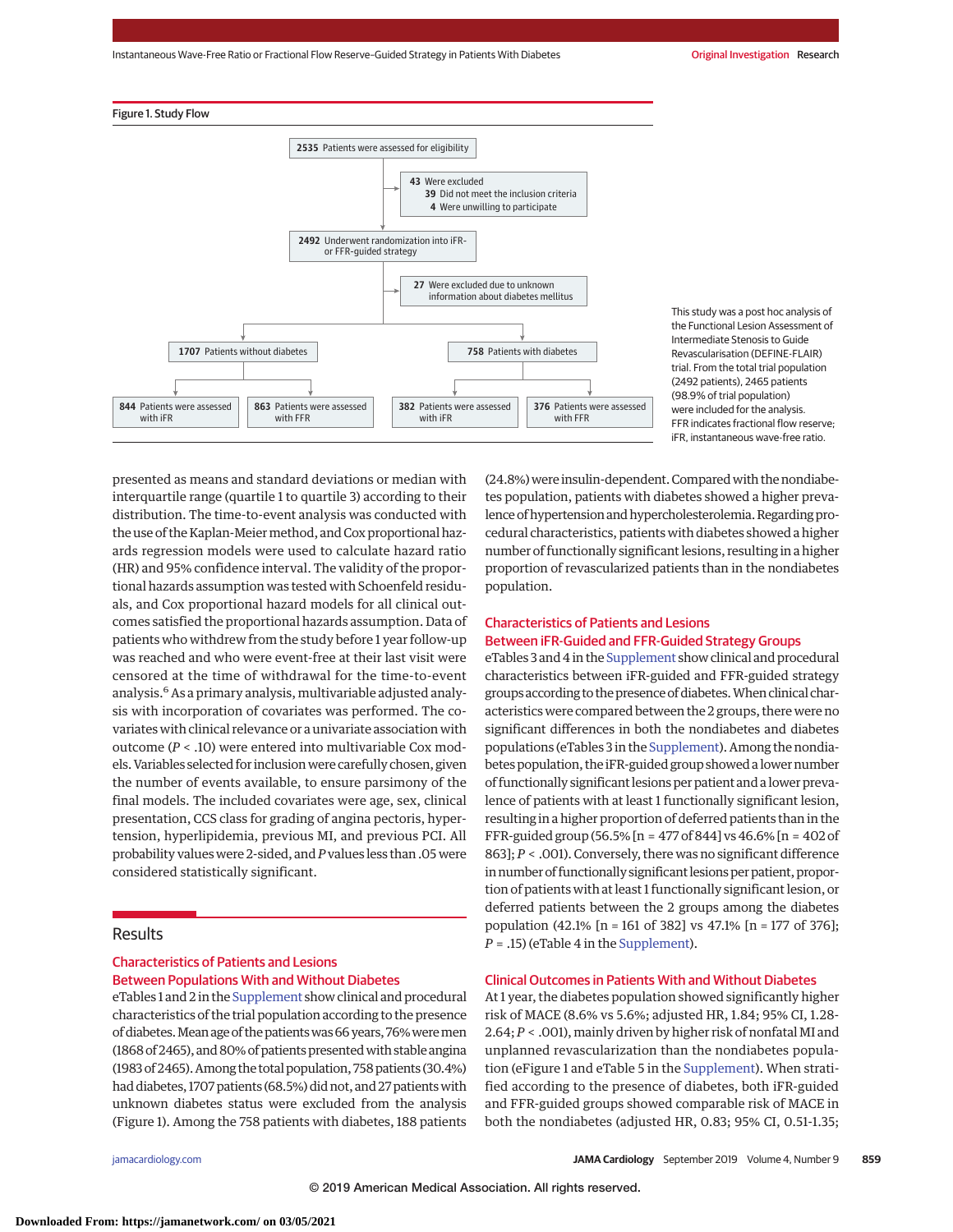### Figure 2. Comparison of Major Adverse Cardiac Events (MACE) Between Instantaneous Wave-Free Ratio (iFR)–Guided and Fractional Flow Reserve (FFR)–Guided Strategy According to Type 2 Diabetes



863 812 800 795 793 792 781 752 741 735 729 709 589 844 789 777 773 771 764 747 729 721 716 710 696 577 FFR iFR

**B** Diabetes population



Kaplan-Meier curves are shown for the comparison of 1-year rates of MACE between iFR-guided and FFR-guided strategy groups in the nondiabetes population (A) or diabetes population (B). HR indicates hazard ratio.

*P* = .45) and diabetes populations (adjusted HR, 1.33; 95% CI, 0.78-2.25;*P* = .25) without significant interaction (Figure 2 and Table 1). There was no significant interaction regarding risk of death from any cause, cardiovascular death, and unplanned revascularization between treatment strategy and the presence of diabetes. Among the diabetes population, the iFR-guided group showed a higher incidence of nonfatal MI than the FFR-guided group (HR, 2.61; 95% CI, 0.99-6.87; *P* = .05) with significant interaction (interaction *P* value = .04) (eFigure 2 in the [Supplement\)](https://jama.jamanetwork.com/article.aspx?doi=10.1001/jamacardio.2019.2298&utm_campaign=articlePDF%26utm_medium=articlePDFlink%26utm_source=articlePDF%26utm_content=jamacardio.2019.2298). However, the difference in the risk of nonfatal MI between iFR and FFR was mainly observed in revascularized patients (eTable 6 in the [Supple](https://jama.jamanetwork.com/article.aspx?doi=10.1001/jamacardio.2019.2298&utm_campaign=articlePDF%26utm_medium=articlePDFlink%26utm_source=articlePDF%26utm_content=jamacardio.2019.2298)[ment\)](https://jama.jamanetwork.com/article.aspx?doi=10.1001/jamacardio.2019.2298&utm_campaign=articlePDF%26utm_medium=articlePDFlink%26utm_source=articlePDF%26utm_content=jamacardio.2019.2298). When nonfatal MI was separated into spontaneous or periprocedural MI, the significant interaction was mainly driven by a higher incidence of target vessel MI in the iFR group than the FFR group among the diabetes population (interaction *P* value of target vessel MI = .03). However, there was no skewed distribution of non–target vessel MI or periprocedural MI between the 2 groups, regardless of the presence of diabetes. These results were consistent in unadjusted analysis (eTable 7 in the [Supplement\)](https://jama.jamanetwork.com/article.aspx?doi=10.1001/jamacardio.2019.2298&utm_campaign=articlePDF%26utm_medium=articlePDFlink%26utm_source=articlePDF%26utm_content=jamacardio.2019.2298). In addition, when the risk of MACE was compared between iFR-guided and FFR-guided groups according to non–insulin-dependent or insulindependent diabetes, there were no significant differences in the risk of MACE between the 2 groups, regardless of insulin dependency (non–insulin-dependent diabetes: adjusted HR, 1.00; 95% CI, 0.49-2.04; *P* > .99; insulin-dependent diabetes: adjusted HR, 1.85; 95% CI, 0.77-4.40; *P* = .17).

Among the total population, revascularization was deferred in 878 patients (51.5%) and 338 patients (44.6%) in patients with and without diabetes, respectively. In the deferred diabetes population, the risk of MACE was not statistically different between the iFR-guided and FFR-guided groups (6.8% vs 5.1%; adjusted HR, 0.98; 95% CI, 0.38-2.55; *P* = .58), and the comparable risk of MACE between the 2 groups was also similar in the deferred nondiabetes population (3.1% vs 4.5%; adjusted HR, 0.83; 95% CI, 0.37-1.85; *P* = .64) without significant interaction (*P* = .58) (Figure 3 and Table 2). These results were consistent in unadjusted analysis (eTable 8 in the [Supplement\)](https://jama.jamanetwork.com/article.aspx?doi=10.1001/jamacardio.2019.2298&utm_campaign=articlePDF%26utm_medium=articlePDFlink%26utm_source=articlePDF%26utm_content=jamacardio.2019.2298).

### **Discussion**

This study analyzed 1-year clinical outcomes after physiologic indices-guided treatment, according to the presence of diabetes, and the main findings were as follows. First, patients with diabetes showed an almost 2-fold higher risk of MACE than the nondiabetes population after invasive physiologic index-guided treatment. Second, although iFR guidance resulted in more deferral of revascularization among the nondiabetes population, iFR-guided and FFR-guided strategies resulted in similar rates of deferral among the diabetes population. Third, despite the difference in deferral rates between iFR-guided and FFR-guided groups in the diabetes and nondiabetes populations, iFR-guided and FFR-guided groups showed comparable risk of MACE, regardless of the presence of diabetes.

It is well known that patients with diabetes undergoing PCI have worse prognosis than patients without diabetes. In this study, even with the meticulous use of ischemia-directed PCI, patients with diabetes showed about a 2-fold higher risk of MACE compared with the nondiabetes population, regardless of treatment strategy. The significantly higher risk of MACE in the diabetes population was mainly driven by a higher incidence of nonfatal MI and unplanned revascularization. These results are in line with previous studies that evaluated all-comers undergoing PCI using second-generation drugeluting stent and support the importance of secondary prevention and meticulous management of comorbidities in patients with diabetes.<sup>8,12</sup>

In patients with diabetes, there has been concern for underestimation of ischemia with FFR owing to the relatively higher prevalence of endothelial dysfunction, depressed hyperemic myocardial blood flow (MBF), and microvascular dysfunction.<sup>9-11</sup> In an earlier study using dipyridamolepositron emission tomography, hyperemic MBF and myocardial flow reserve were significantly lower in patients with diabetes, while there was no difference in resting MBF between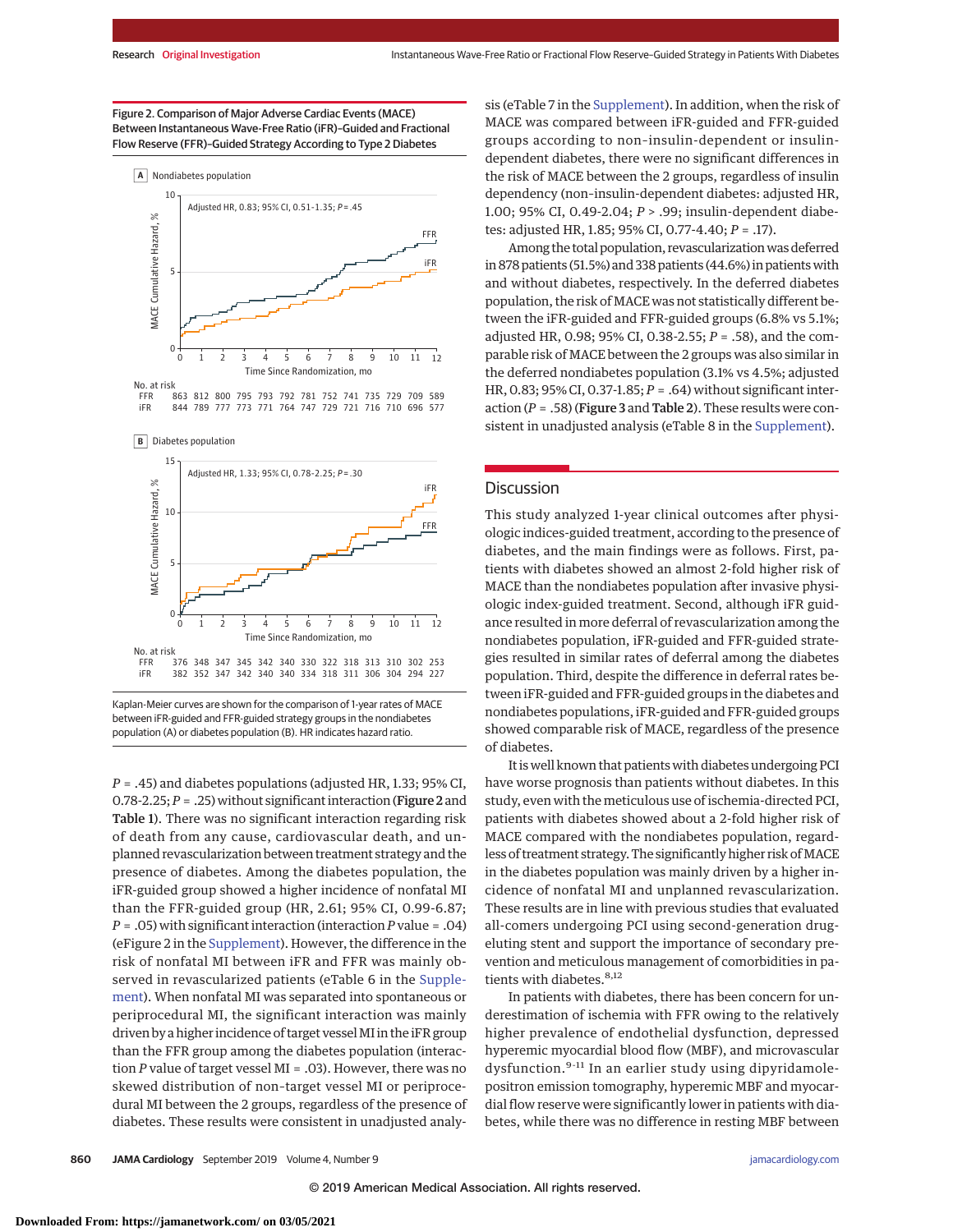|                                                      | <b>Nondiabetes</b>        |                           |                                             |           | <b>Diabetes</b>           |                           |                                |           |                            |
|------------------------------------------------------|---------------------------|---------------------------|---------------------------------------------|-----------|---------------------------|---------------------------|--------------------------------|-----------|----------------------------|
|                                                      | $No.$ $(\%)$              |                           |                                             |           | $No.$ $(\%)$              |                           |                                |           |                            |
| <b>Outcome</b>                                       | <b>iFR</b><br>$(n = 844)$ | <b>FFR</b><br>$(n = 863)$ | <b>Adjusted HR</b><br>(95% Cl) <sup>a</sup> | P Value   | <b>iFR</b><br>$(n = 382)$ | <b>FFR</b><br>$(n = 376)$ | <b>Adjusted HR</b><br>(95% CI) | P Value   | P Value for<br>Interaction |
| Primary end point: MACE <sup>b</sup>                 | 40(4.7)                   | 55(6.4)                   | $0.83(0.51-1.35)$                           | .45       | 38 (10.0)                 | 27(7.2)                   | $1.33(0.78-2.25)$              | .30       | .25                        |
| Cardiac death, MI, or unplanned<br>revascularization | 34(4.0)                   | 47(5.5)                   | $0.81(0.47-1.38)$                           | .43       | 31(8.1)                   | 26(6.9)                   | $1.15(0.66 - 2.01)$            | .61       | .44                        |
| Death                                                |                           |                           |                                             |           |                           |                           |                                |           |                            |
| Any cause                                            | 12(1.4)                   | 10(1.2)                   | $1.09(0.42 - 2.85)$                         | .86       | 10(2.6)                   | 3(0.8)                    | $2.60(0.68-10.0)$              | .16       | .31                        |
| Cardiovascular causes                                | 5(0.6)                    | 2(0.2)                    | $1.27(0.20-7.96)$                           | .80       | 2(0.5)                    | 2(0.5)                    | $0.93(0.13-6.75)$              | .95       | .79                        |
| Noncardiovascular causes                             | 7(0.8)                    | 8(0.9)                    | $1.00(0.32-3.14)$                           | > .99     | 8(2.1)                    | 1(0.3)                    | $6.39(0.74-54.8)$              | .09       | .16                        |
| Nonfatal myocardial infarction                       | 13(1.5)                   | 21(2.4)                   | $0.56(0.21-1.54)$                           | .26       | 18(4.7)                   | 7(1.9)                    | $2.61(0.99-6.87)$              | .05       | .04                        |
| Spontaneous MI                                       |                           |                           |                                             |           |                           |                           |                                |           |                            |
| Target vessel MI                                     | 3(0.4)                    | 12(1.4)                   | $0.32(0.09-1.17)$                           | .08       | 6(1.6)                    | 2(0.5)                    | 3.26<br>$(0.64 - 16.53)$       | .15       | .03                        |
| Non-target vessel MI                                 | 2(0.2)                    | 2(0.2)                    | <b>NA</b>                                   | <b>NA</b> | 7(1.8)                    | 5(1.3)                    | $1.68(0.46-6.07)$              | .43       | .21                        |
| Periprocedural MI                                    | 8(1.0)                    | 7(0.8)                    | $1.94(0.07 - 54.81)$                        | .70       | 5(1.3)                    | $\mathbf{0}$              | <b>NA</b>                      | <b>NA</b> | .38                        |
| Unplanned revascularization                          | 22(2.6)                   | 38(4.4)                   | $0.78(0.44-1.38)$                           | .40       | 24(6.3)                   | 24(6.4)                   | $1.11(0.62 - 2.00)$            | .72       | .49                        |

Table 1. Multivariable-Adjusted Clinical Outcomes at 1 Year Between iFR and FFR in Patients With and Without Type 2 Diabetes

Abbreviations: CCS, Canadian Cardiovascular Society; FFR, fractional flow reserve; HR, hazard ratio; iFR, instantaneous wave-free ratio; MACE, major adverse cardiac event; MI, myocardial infarction; NA, not applicable; PCI, percutaneous coronary intervention.

clinical presentation, CCS class for grading of angina pectoris, hypertension, hyperlipidemia, previous MI, and previous PCI.

bMACE was defined as a composite of death from any cause, nonfatal myocardial infarction, or unplanned revascularization.

<sup>a</sup> The included covariates in the multivariable-adjusted model were age, sex,

asymptomatic non–insulin-dependent patients with diabetes and an age-matched healthy control group.<sup>9,10</sup> Because the absolute MBF is a major determinant of the transstenotic pressure gradient,<sup>13</sup> decreased hyperemic MBF theoretically causes underestimation of stenosis severity using hyperemic pressure– derived indices in patients with diabetes, even with a similar degree of stenosis compared with patients without diabetes. Nevertheless, the results from the previous studies support the benefit of an FFR-guided strategy, even in patients with diabetes.14-19 For the diagnostic performance of FFR using thallium-201 single-photon emission computed tomography as a reference test, the best cutoff value of FFR and its diagnostic performance were not different between patients with and without diabetes.<sup>14</sup> In another study evaluating FFR value according to stenosis severity between patients with and without diabetes, there was no significant difference in the FFR value.16,17 In addition, 2 large-scale prospective registries that evaluated the prognosis of patients undergoing FFR-guided treatment, including more than 2000 patients with diabetes, showed favorable outcomes for those patients.<sup>19,20</sup>

Because iFR is measured during a resting state without hyperemia induction, it would be expected to be less affected by microvascular dysfunction compared with a hyperemic physiologic index, where blunting of adenosine-induced hyperemia could potentially reduce the sensitivity of FFR. Considering the previous study results, which showed the presence of diabetes was significantly associated with the discordant results between iFR and FFR,<sup>21</sup> those 2 indices might have different prognostic implications in patients with diabetes. However, to our knowledge, there has been no report that focused on the prognostic role of an iFR-guided strategy in patients with diabetes.

In our study, the FFR-guided group showed a higher number of functionally significant lesions than in the iFR-guided group among the nondiabetes population. This result is in line with a study by Lee et al, $^{13}$  which showed that FFR was more sensitive to anatomical and hemodynamic stenosis severity than iFR. However, there were no significant differences in the number of functionally significant lesions, number of patients with at least 1 functionally significant lesion, and the proportion of revascularized patients between the 2 groups among the diabetes population. This was mainly owing to the relative increase in revascularization rate in the iFR group among the diabetes population. This might be explained by higher disease severity or plaque burden throughout the target vessels in patients with diabetes or by the other factors that might cause underestimation of epicardial lesion severity by FFR, such as diffuse atherosclerotic narrowing, concomitant microvascular disease, or blunted response to hyperemic stimuli in the diabetes population. However, because this trial did not systematically assess intravascular imaging studies, further study is needed to clarify this issue. Nevertheless, considering the comparable risk of MACE between iFR-guided and FFR-guided groups among the diabetes population, the different response of iFR and FFR for the severity of epicardial coronary stenosis might have limited effect on patient prognosis. In addition, these results support the clinical relevance of both an iFR-guided and FFR-guided strategy, even in patients with diabetes.

It is interesting to note that there was significant interaction in the risk of nonfatal MI according to the presence of diabetes. This was caused by the opposite direction of HR between the nondiabetes and diabetes populations, especially for nonfatal target vessel MI. However, this result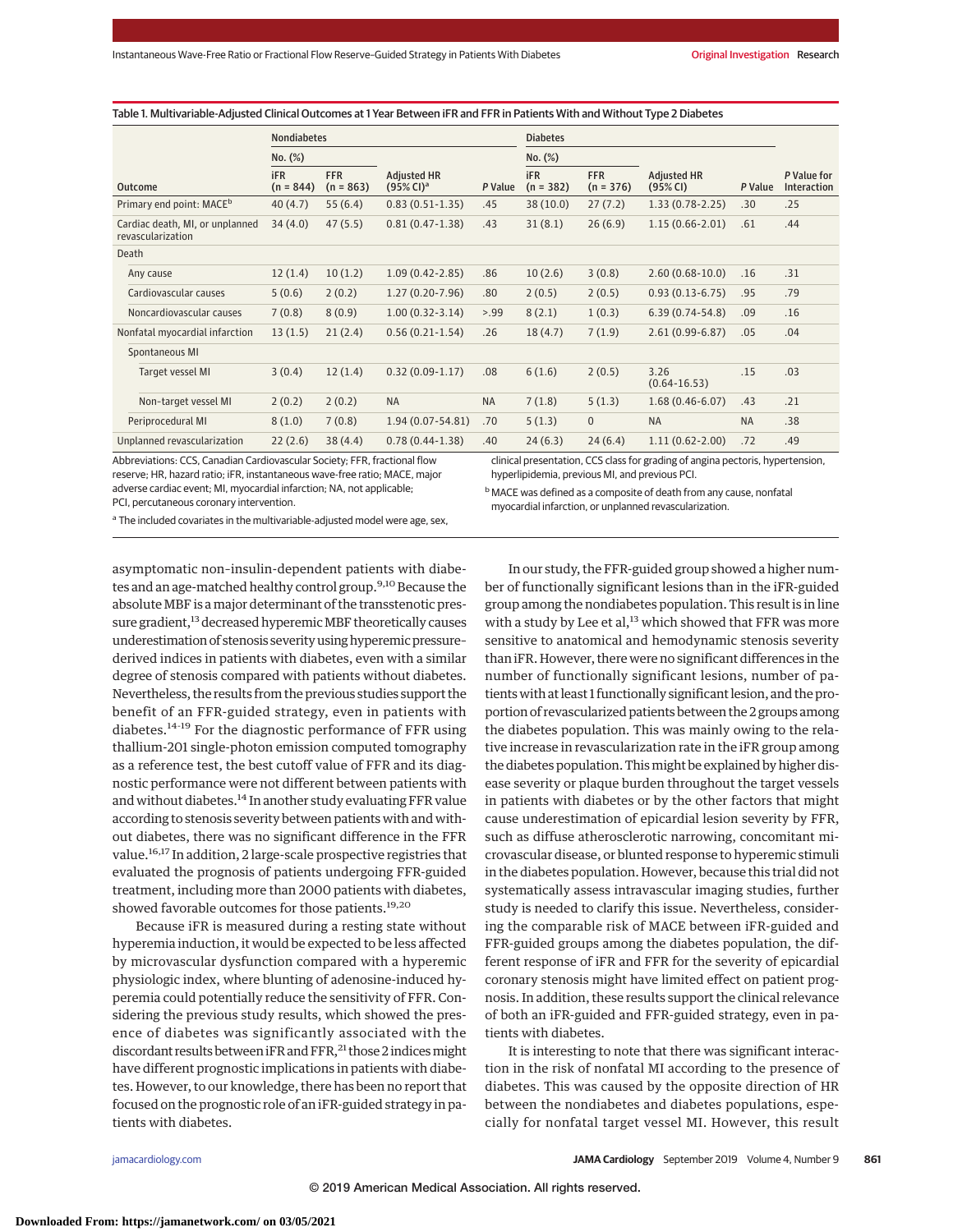### Figure 3. Deferred Population Outcome Between Instantaneous Wave-Free Ratio (iFR)–Guided and Fractional Flow Reserve (FFR)–Guided Strategy, According to Type 2 Diabetes



402 380 373 371 371 370 363 350 345 341 337 329 281 477 446 444 442 442 435 424 413 407 404 402 395 329 FFR iFR

**B** Diabetes population



Kaplan-Meier curves are shown for the comparison of 1-year major adverse cardiac event (MACE), defined as a composite of death from any cause, nonfatal myocardial infarction, or unplanned revascularization, rates of deferred population between iFR and FFR-guided strategy groups in the nondiabetes population (A) or diabetes population (B). HR indicates hazard ratio.

should be interpreted with caution owing to limited number of events and sample size. In addition, the incidence of unplanned revascularization and cardiovascular death was almost the same between the 2 guided strategy groups among the diabetes population. Furthermore, the excess risk of nonfatal MI in the iFR group among the diabetes population was statistically borderline (adjusted HR, 2.61; 95% CI, 0.99-6.87; *P* = .05) and the difference was mainly observed in revascularized patients. Because this study was a post hoc analysis that was not designed to detect the possible difference in risk of nonfatal MI between the 2 groups, larger data sets are needed for the confirmation of this finding.

It should be noted that angiography-only guided PCI in patients with diabetes with multivessel disease has failed to show benefit vs CABG.<sup>22</sup> However, evidence from the Synergy Between PCI With Taxus and Cardiac Surgery II (SYNTAX II) study<sup>23</sup> implies that ischemia-directed PCI might have similar clinical outcomes with CABG in patients with multivessel disease and equipoise risk between PCI and CABG. Because anatomic residual disease did not show prognostic implications after ischemia-directed PCI, $^{24}$ iFR-guided or FFR-guided treatment should be emphasized more in patients with diabetes.

#### Limitations

This study has several limitations. First, this study was an exploratory post hoc analysis of the DEFINE-FLAIR trial. Therefore, this post hoc analysis was not powered enough to detect the potential differences in the risk of clinical events between iFR and FFR groups. However, this study evaluated the largest number of patients with diabetes evaluated by iFR. Second, detailed data on diabetes status and treatment were not available. Third, because the DEFINE-FLAIR trial adopted exclusive allocation into either the iFR-guided or FFR-guided group, the incidence of discordance between the 2 indices according to the presence of diabetes and its

|                                                      | <b>Nondiabetes</b>          |                                    |                                        |           | <b>Diabetes</b>             |                                    |                                |           |                            |  |
|------------------------------------------------------|-----------------------------|------------------------------------|----------------------------------------|-----------|-----------------------------|------------------------------------|--------------------------------|-----------|----------------------------|--|
| <b>Outcome</b>                                       | iFR, No. (%)<br>$(n = 477)$ | <b>FFR. No. (%)</b><br>$(n = 402)$ | Adiusted HR<br>$(95%$ CI) <sup>a</sup> | P Value   | iFR, No. (%)<br>$(n = 161)$ | <b>FFR. No. (%)</b><br>$(n = 177)$ | <b>Adjusted HR</b><br>(95% CI) | P Value   | P Value for<br>Interaction |  |
| Primary end point: MACE <sup>b</sup>                 | 15(3.1)                     | 18(4.5)                            | $0.83(0.37-1.85)$                      | .64       | 11(6.8)                     | 9(5.1)                             | $0.98(0.38 - 2.55)$            | .97       | .58                        |  |
| Cardiac death, MI, or unplanned<br>revascularization | 12(2.5)                     | 15(3.7)                            | $0.77(0.32 - 1.87)$                    | .56       | 9(5.6)                      | 8(4.5)                             | $1.03(0.38-2.83)$              | .95       | .54                        |  |
| Death                                                |                             |                                    |                                        |           |                             |                                    |                                |           |                            |  |
| Any cause                                            | 5(1.1)                      | 3(0.8)                             | $1.30(0.20-8.39)$                      | .78       | 2(1.2)                      | 1(0.6)                             | <b>NA</b>                      | <b>NA</b> | .83                        |  |
| Cardiovascular causes                                | 2(0.4)                      | $\mathbf{0}$                       | <b>NA</b>                              | <b>NA</b> | $\Omega$                    | $\Omega$                           | <b>NA</b>                      | <b>NA</b> | <b>NA</b>                  |  |
| Noncardiovascular causes                             | 3(0.6)                      | 3(0.8)                             | $0.87(0.11 - 7.12)$                    | .90       | 2(1.2)                      | 1(0.6)                             | <b>NA</b>                      | <b>NA</b> | .86                        |  |
| Nonfatal myocardial infarction                       | $\mathbf{0}$                | 7(1.7)                             | <b>NA</b>                              | <b>NA</b> | 4(2.5)                      | 2(1.1)                             | $2.63(0.35-19.99)$             | .35       | <b>NA</b>                  |  |
| Spontaneous MI                                       |                             |                                    |                                        |           |                             |                                    |                                |           |                            |  |
| Target vessel MI                                     | $\mathbf{0}$                | 5(1.2)                             | <b>NA</b>                              | <b>NA</b> | 2(1.2)                      | 1(0.6)                             | 1.66 (0.05-53.81)              | .78       | <b>NA</b>                  |  |
| Non-target vessel MI                                 | $\mathbf{0}$                | 1(0.3)                             | <b>NA</b>                              | <b>NA</b> | 2(1.2)                      | 1(0.6)                             | $2.81(0.15-51.65)$             | .49       | <b>NA</b>                  |  |
| Periprocedural MI                                    | 0                           | 1(0.3)                             | <b>NA</b>                              | <b>NA</b> | $\Omega$                    | $\Omega$                           | <b>NA</b>                      | <b>NA</b> | <b>NA</b>                  |  |
| Unplanned revascularization                          | 10(2.1)                     | 14(3.5)                            | $0.71(0.29-1.78)$                      | .47       | 9(5.6)                      | 8(4.5)                             | $1.02(0.37 - 2.80)$            | .97       | .47                        |  |

Table 2. Multivariable-Adjusted Clinical Outcomes at 1 Year Between iFR and FFR in Deferred Patients With and Without Type 2 Diabetes

Abbreviations: FFR, fractional flow reserve; HR, hazard ratio; iFR, instantaneous wave-free ratio; MACE, major adverse cardiac event; MI, myocardial infarction; NA, not applicable; PCI, percutaneous coronary intervention.

<sup>a</sup> The included covariates in the multivariable-adjusted model were age, sex,

clinical presentation, CCS class for grading of angina pectoris, hypertension, hyperlipidemia, previous MI, and previous PCI.

bMACE was defined as a composite of death from any cause, nonfatal myocardial infarction, or unplanned revascularization.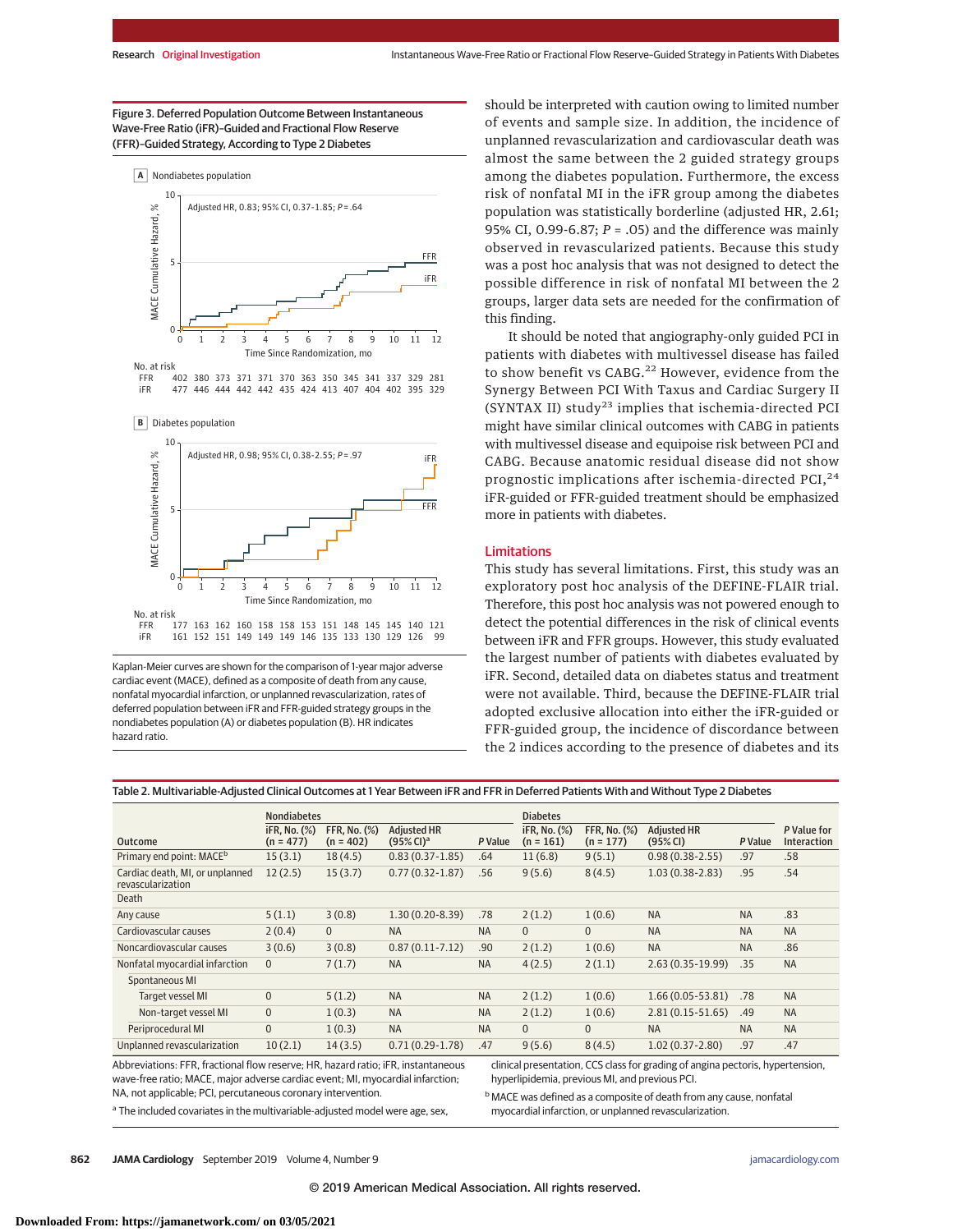prognostic implications could not be evaluated. Fourth, invasive physiologic indices for evaluation of microvascular dysfunction were not available. Fifth, because total disease burden or microvascular assessment was not systematically performed in this study, mechanistic explanations for difference in deferral rates in patients with diabetes could not be clearly explained. Therefore, the possibility of playof-chance findings from a post hoc analysis cannot be completely excluded.

#### ARTICLE INFORMATION

**Accepted for Publication:** May 9, 2019. **Published Online:** July 17, 2019. doi[:10.1001/jamacardio.2019.2298](https://jama.jamanetwork.com/article.aspx?doi=10.1001/jamacardio.2019.2298&utm_campaign=articlePDF%26utm_medium=articlePDFlink%26utm_source=articlePDF%26utm_content=jamacardio.2019.2298)

**DEFINE-FLAIR Trial Investigators:** The following investigators take authorship responsibility for the study results: Joo Myung Lee, MD, MPH, PhD; Ki Hong Choi, MD; Bon-Kwon Koo, MD, PhD; Hakim-Moulay Dehbi, PhD; Joon-Hyung Doh, MD, PhD; Chang-Wook Nam, MD, PhD; Eun-Seok Shin, MD, PhD; Christopher M. Cook, MD; Rasha Al-Lamee, MD; Ricardo Petraco, MB, BS, PhD; Sayan Sen, MD, PhD; Iqbal S. Malik, PhD; Sukhjinder S. Nijjer, MB, BS, PhD; Hernán Mejía-Rentería, MD, PhD; Eduardo Alegria-Barrero, MD, PhD; Ali Alghamdi, MD; John Altman, MD; Sérgio B. Baptista, MD, PhD; Ravinay Bhindi, MB, BS, PhD; Waldemar Bojara, MD; Salvatore Brugaletta, MD, PhD; Pedro Canas Silva, MD; Carlo Di Mario, MD, PhD; Andrejs Erglis, MD, PhD; Robert T. Gerber, PhD; Olaf Going, MD; Tobias Härle, MD; Farrel Hellig, MB, BS; Ciro Indolfi, MD; Luc Janssens, MD; Allen Jeremias, MD; Rajesh K Kharbanda, MD, PhD; Ahmed Khashaba, MD; Yuetsu Kikuta, MD; Florian Krackhardt, MD; Mika Laine, MD, PhD; Sam J. Lehman, MB, BS, PhD; Hitoshi Matsuo, MD, PhD; Martijin Meuwissen, MD, PhD; Giampaolo Niccoli, MD, PhD; Jan J. Piek, MD, PhD; Flavo Ribichini, MD; Habib Samady, MD; James Sapontis, MB, BS; Arnold H. Seto, MD, MPA; Murat Sezer, MD; Andrew S. P. Sharp, MD; Jasvindar Singh, MD; Hiroaki Takashima, MD, PhD; Suneel Talwar, MB, BS, MD; Nobuhiro Tanaka, MD, PhD; Kare Tang, MD; Eric Van Belle, MD, PhD; Niels van Royen, MD, PhD; Hugo Vinhas, MD; Christiaan J. Vrints, MD, PhD; Darren Walters, MB, BS; Hiroyoshi Yokoi, MD; Bruce Samuels, MD; Chris Buller, MD; Manesh R. Patel, MD; Patrick Serruys, MD, PhD; Javier Escaned, MD, PhD; Justin E. Davies, MD, PhD.

**Affiliations of DEFINE-FLAIR Trial Investigators:** Samsung Medical Center, Sungkyunkwan University School of Medicine, Seoul, South Korea (Lee, Choi); Seoul National University Hospital and Institute on Aging, Seoul National University, Seoul, South Korea (Koo); Cancer Research UK and University College London Cancer Trials Centre, University College London, London, England (Dehbi); Inje University Ilsan Paik Hospital, Daehwa-Dong, South Korea (Doh); Keimyung University Dongsan Medical Center, Daegu, South Korea (Nam); Ulsan Hospital, Ulsan, South Korea and Ulsan University Hospital, University of Ulsan College of Medicine, Ulsan, South Korea (Shin); Hammersmith Hospital, Imperial College London, London, England (Cook, Al-Lamee, Petraco, Sen, Malik, Nijjer, Serruys, Davies); Hospital Clínico San Carlos, IDISSC and Universidad Complutense de Madrid, Madrid, Spain (Mejía-Rentería, Escaned); Hospital Universitario de Torrejón, Universidad Francisco de Vitoria, Madrid,

Spain (Alegria-Barrero); King Abdulaziz Medical City Cardiac Center, Riyadh, Saudi Arabia (Alghamdi); Colorado Heart and Vascular, Lakewood, Colorado (Altman); Hospital Prof Doutor Fernando Fonseca, Amadora, Portugal (Baptista); Royal North Shore Hospital, Sydney, Australia (Bhindi); Gemeinschaftsklinikum Mittelrhein, Kemperhof Koblenz, Koblenz, Germany (Bojara); Cardiovascular Institute, Hospital Clinic, Institut d'Investigacions Biomèdiques August Pi i Sunyer, Barcelona, Spain (Brugaletta); Hospital Santa Maria, Lisbon, Portugal (Silva); Royal Brompton Hospital, Imperial College London, London, England (Di Mario); University of Florence, Florence, Italy (Di Mario); Pauls Stradins Clinical University Hospital, Riga, Latvia (Erglis); Conquest Hospital, St Leonards-on-Sea, England (Gerber); Sana Klinikum Lichtenberg, Lichtenberg, Germany (Going); Klinikum Oldenburg, European Medical School, Carl von Ossietzky University, Oldenburg, Germany (Härle); Sunninghill Hospital, Johannesburg, South Africa (Hellig); University Magna Graecia, Catanzaro, Italy (Indolfi); Imelda Hospital, Bonheiden, Belgium (Janssens); Stony Brook University Medical Center, New York, New York (Jeremias); John Radcliffe Hospital, Oxford University Hospitals Foundation Trust, Oxford, England (Kharbanda); Ain Shams University, Cairo, Egypt (Khashaba); Fukuyama Cardiovascular Hospital, Fukuyama, Japan (Kikuta); Charite Campus Virchow Klinikum, Universitaetsmedizin, Berlin, Germany (Krackhardt); Helsinki University Hospital, Helsinki, Finland (Laine); Flinders University, Adelaide, South Australia, Australia (Lehman); Gifu Heart Center, Gifu, Japan (Matsuo); Amphia Hospital, Breda, the Netherlands (Meuwissen); Catholic University of the Sacred Heart, Rome, Italy (Niccoli); AMC Heart Center, Academic Medical Center, Amsterdam, the Netherlands (Piek); University Hospital Verona, Verona, Italy (Ribichini); Emory University, Atlanta, Georgia (Samady); Monash Heart, Monash University, Melbourne, Victoria, Australia (Sapontis); Veterans Affairs Long Beach Healthcare System, Long Beach, California (Seto); Istanbul University, Istanbul Faculty of Medicine, Istanbul, Turkey (Sezer); Royal Devon and Exeter Hospital, Exeter, England (Sharp); University of Exeter, Exeter, England (Sharp); Washington University School of Medicine in St Louis, St Louis, Missouri (Singh); Aichi Medical University Hospital, Aichi, Japan (Takashima); Royal Bournemouth General Hospital, Bournemouth, England (Talwar); Tokyo Medical University, Tokyo, Japan (Tanaka); Essex Cardiothoracic Centre, Basildon, England (Tang); Anglia Ruskin University, Chelmsford, England (Tang); Institut Coeur Poumon, Lille University Hospital, Lille, France (Van Belle); INSERM Unité 1011, Lille, France (Van Belle); VU University Medical Center, Amsterdam, the Netherlands (van Royen);

## **Conclusions**

The diabetes population showed significantly higher risk of MACE than the nondiabetes population, even with iFR-guided or FFR-guided treatment strategy. The iFRguided and FFR-guided treatments showed comparable risk of MACE and provided equal safety in selecting revascularization target among patients with diabetes.

> Hospital Garcia de Horta, Lisbon, Portugal (Vinhas); Antwerp University Hospital, Antwerp, Belgium (Vrints); Prince Charles Hospital, Brisbane, Queensland, Australia (Walters); Fukuoka Sannou Hospital, Fukuoka, Japan (Yokoi); Cedars-Sinai Heart Institute, Los Angeles, California (Samuels); St Michaels Hospital, Toronto, Ontario, Canada (Buller); Duke University, Durham, North Carolina (Patel).

> **Author Contributions:** Drs Lee and Koo had full access to all of the data in the study and take responsibility for the integrity of the data and the accuracy of the data analysis. Drs Lee and Choi contributed equally to this work. Concept and design: Lee, Koo, Petraco, Sen, Alegria-Barrero, Alghamdi, Jeremias, Matsuo, Niccoli, Piek, Samady, Tanaka, Van Belle, Yokoi, Patel, Serruys, Davies. Acquisition, analysis, or interpretation of data: Lee, Choi, Koo, Dehbi, Doh, Nam, Shin, Cook, Al-Lamee, Malik, Nijjer, Mejia-Renteria, Alghamdi, Altman, Baptista, Bhindi, Bojara, Brugaletta, Silva, Di Mario, Erglis, Gerber, Going, Härle, Hellig, Indolfi, Janssens, Kharbanda, Khashaba, Kikuta, Krackhardt, Laine, Lehman, Meuwissen, Ribichini, Sapontis, Seto, Sezer, Sharp, Singh, Takashima, Talwar, Tang, Van Belle, van Royen, Vinhas, Vrints, Walters, Samuels, Buller, Escaned, Davies. Drafting of the manuscript: Lee, Koo, Shin, Nijjer, Silva, Erglis, Going, Van Belle, Vinhas, Yokoi, Davies. Critical revision of the manuscript for important intellectual content: Lee, Choi, Koo, Dehbi, Doh, Nam, Cook, Al-Lamee, Petraco, Sen, Malik, Nijjer, Mejia-Renteria, Alegria-Barrero, Alghamdi, Altman, Baptista, Bhindi, Bojara, Brugaletta, Silva, Di Mario, Gerber, Härle, Hellig, Indolfi, Janssens, Jeremias, Kharbanda, Khashaba, Kikuta, Krackhardt, Laine, Lehman, Matsuo, Meuwissen, Niccoli, Piek, Ribichini, Samady, Sapontis, Seto, Sezer, Sharp, Singh, Takashima, Talwar, Tanaka, Tang, Van Belle,

van Royen, Vrints, Walters, Samuels, Buller, Patel, Serruys, Escaned, Davies.

Statistical analysis: Lee, Koo, Dehbi, Sen, Silva, Piek, Van Belle, Samuels, Patel, Serruys.

Obtained funding: Lee, Sen, Van Belle, Patel, Davies. Administrative, technical, or material support: Lee, Choi, Doh, Cook, Alegria-Barrero, Gerber, Kharbanda, Kikuta, Sharp, Talwar, Van Belle, Vrints,

Yokoi, Davies.

Supervision: Lee, Koo, Doh, Al-Lamee, Nijjer, Alegria-Barrero, Alghamdi, Altman, Brugaletta, Silva, Indolfi, Kharbanda, Ribichini, Samady, Tang, Van Belle, van Royen, Vrints, Walters, Patel, Escaned, Davies.

**Conflict of Interest Disclosures:** Dr Joo Myung Lee received a research grant from St Jude Medical (Abbott Vascular) and Philips Volcano. Dr Bon-Kwon Koo received an institutional research grant from St Jude Medical (Abbott Vascular) and